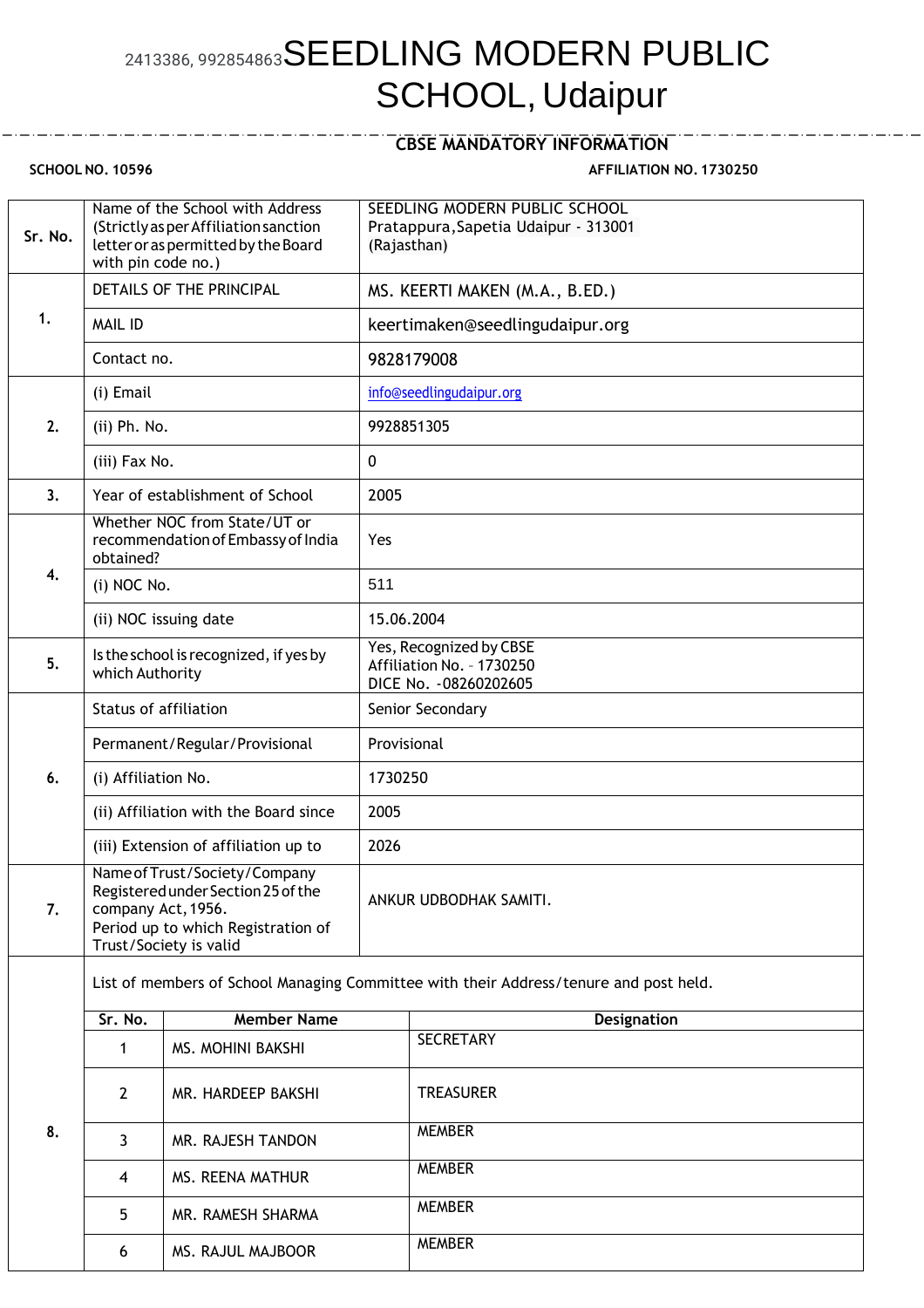|                                                         | $\overline{7}$                                      | MS. MONEETA BAKSHI               | <b>MEMBER</b>            |               |                |       |  |  |
|---------------------------------------------------------|-----------------------------------------------------|----------------------------------|--------------------------|---------------|----------------|-------|--|--|
|                                                         | 8                                                   | MR. MANU SINGH                   | <b>MEMBER</b>            |               |                |       |  |  |
|                                                         | 9                                                   | MS. NEELAM JAIN                  | <b>MEMBER</b>            |               |                |       |  |  |
|                                                         | 10                                                  | MS. SANGEETA DHAWAN              |                          | <b>MEMBER</b> |                |       |  |  |
|                                                         | 11                                                  | MS. KEERTI MAKEN                 | TEACHER'S REPRESENTATIVE |               |                |       |  |  |
|                                                         | 12                                                  | MS. POONAM VACHANI               | PARENT'S REPRESENTATIVE  |               |                |       |  |  |
|                                                         | 13                                                  | MS. SHIKHA KULSHRESTHA           | STUDENT'S REPRESENTATIVE |               |                |       |  |  |
|                                                         | Name and official of the Director                   |                                  | Mr. Hardeep Bakshi       |               |                |       |  |  |
| 9.<br>Address<br>SEEDLING MODERN PUBLIC SCHOOL, Udaipur |                                                     |                                  |                          |               |                |       |  |  |
|                                                         | Ph. No.                                             |                                  | 91-9828160002            |               |                |       |  |  |
|                                                         |                                                     | Area of School Campus            |                          |               |                |       |  |  |
|                                                         | In sq. mtrs.                                        |                                  | 6041 sq mts.             |               |                |       |  |  |
| 10.                                                     | Area of playground in sq. mtrs                      |                                  | 12607 sq mts.            |               |                |       |  |  |
|                                                         | No. and size of laboratories including computer lab |                                  |                          |               |                |       |  |  |
|                                                         | Physics                                             |                                  | 30 X 20 sq. mts.         |               |                |       |  |  |
|                                                         | Biology                                             |                                  | 29 X 22 sq. mts          |               |                |       |  |  |
|                                                         | Chemistry                                           |                                  | 59 X 23 sq. mts.         |               |                |       |  |  |
|                                                         | Computer                                            |                                  | 43 X 27 sq.mts.          |               |                |       |  |  |
|                                                         | Internet facility                                   |                                  | YES (30 mbps)            |               |                |       |  |  |
|                                                         | No. and size of Classrooms                          |                                  |                          |               |                |       |  |  |
|                                                         | Classrooms<br>36                                    |                                  |                          |               |                |       |  |  |
|                                                         | Size                                                |                                  | 29 X 22 sq. mts.         |               |                |       |  |  |
|                                                         | No. of girls toilets                                |                                  | 17                       |               |                |       |  |  |
|                                                         | No. of boys toilets                                 |                                  | 12                       |               |                |       |  |  |
|                                                         | Other facilities                                    |                                  |                          |               |                |       |  |  |
|                                                         | (i) Swimming Pool                                   |                                  | No                       |               |                |       |  |  |
|                                                         | (ii) Indoor Games                                   |                                  | Yes                      |               |                |       |  |  |
|                                                         | (iii) Dance Rooms                                   |                                  | Yes                      |               |                |       |  |  |
|                                                         | (iv) Gymnasium                                      |                                  | No                       |               |                |       |  |  |
|                                                         | (v) Music Rooms                                     |                                  | Yes                      |               |                |       |  |  |
|                                                         |                                                     | (vi) Health and Medical Check up | Yes                      |               |                |       |  |  |
| 11.                                                     | Details of fee structure                            |                                  | $\mathbf{I}$             | 41068         | XI SCI.        | 55003 |  |  |
|                                                         |                                                     |                                  | II & III                 | 39975         | XII COMM./ARTS | 53779 |  |  |
|                                                         |                                                     |                                  | IV & V                   | 40468         | XII SCI.       | 55207 |  |  |
|                                                         |                                                     |                                  | VI-VIII                  | 43477         |                |       |  |  |
|                                                         |                                                     |                                  | IX & X                   | 44166         |                |       |  |  |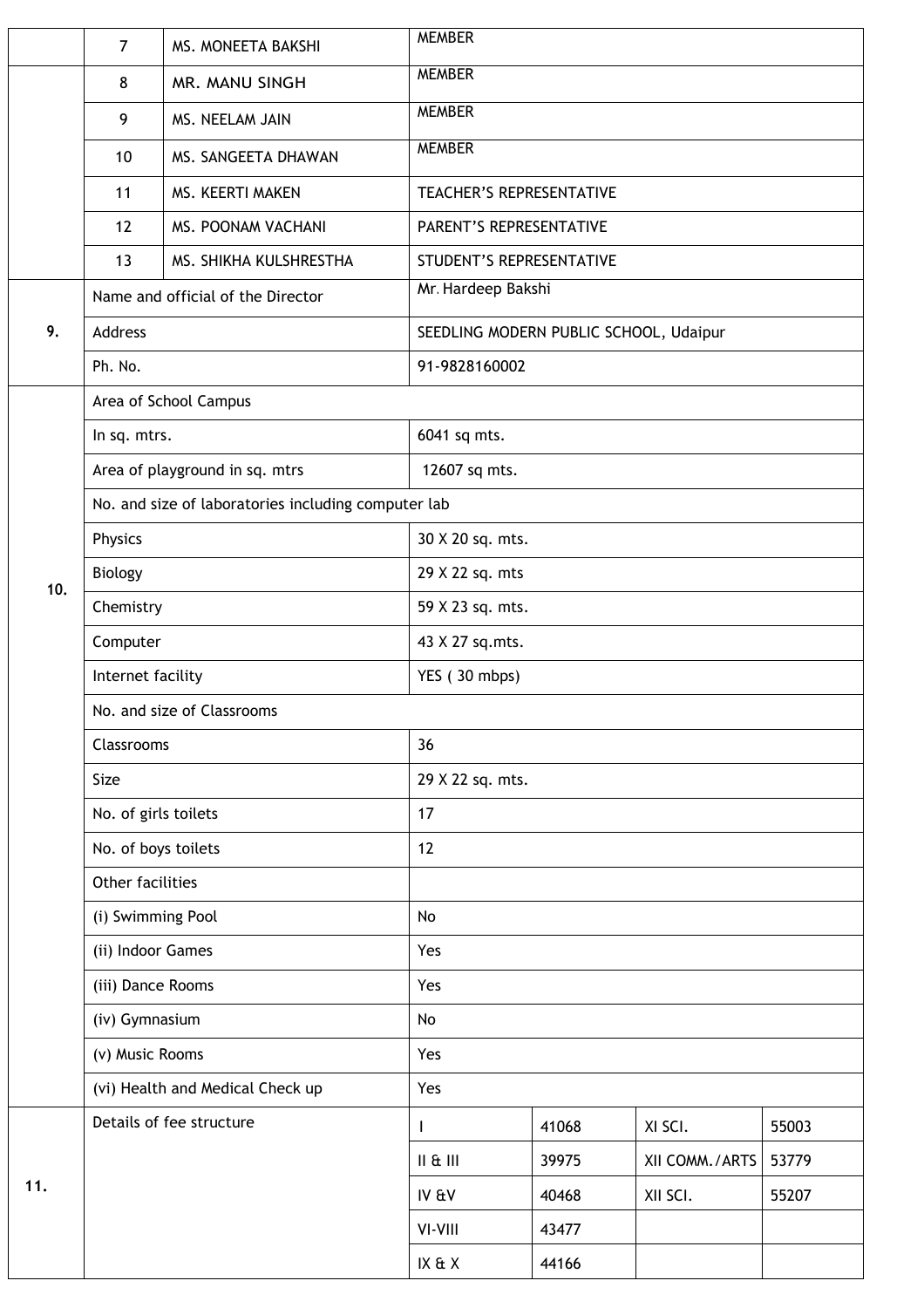|                        |                                                               |                                                                                                                                                                                        | XI COMM./ARTS                                                   | 53592                       |  |          |  |
|------------------------|---------------------------------------------------------------|----------------------------------------------------------------------------------------------------------------------------------------------------------------------------------------|-----------------------------------------------------------------|-----------------------------|--|----------|--|
| *Applicable            | <b>Transport Facility</b><br>Yes                              |                                                                                                                                                                                        |                                                                 |                             |  |          |  |
| 12.                    | <b>Own Buses</b>                                              |                                                                                                                                                                                        | Yes                                                             |                             |  |          |  |
|                        | Buses hired on contact basis                                  |                                                                                                                                                                                        | No                                                              |                             |  |          |  |
|                        |                                                               | Details of transport In-Charge                                                                                                                                                         |                                                                 | Mr. Bhupendra Singh Rathore |  |          |  |
| 13.                    | Particulars of teaching staff<br>(to be updated time to time) |                                                                                                                                                                                        | Attached                                                        |                             |  |          |  |
| 14.                    | Mode of payment of salary                                     |                                                                                                                                                                                        |                                                                 |                             |  |          |  |
|                        | Name of Bank                                                  |                                                                                                                                                                                        | <b>UNION BANK OF INDIA</b>                                      |                             |  |          |  |
|                        |                                                               | Through single cheque transfer advice                                                                                                                                                  | Yes                                                             |                             |  |          |  |
|                        | Individual Cheque                                             |                                                                                                                                                                                        | <b>NA</b>                                                       |                             |  |          |  |
|                        | Cash                                                          |                                                                                                                                                                                        | No.                                                             |                             |  |          |  |
|                        | <b>Library Facilities</b>                                     |                                                                                                                                                                                        |                                                                 |                             |  |          |  |
|                        | Size of the library in sq. ft.                                |                                                                                                                                                                                        | 43 X 27 sq. mts.                                                |                             |  |          |  |
| 15.                    | No. of periodicals                                            |                                                                                                                                                                                        | $\overline{7}$                                                  |                             |  |          |  |
|                        | No. of Dailies                                                |                                                                                                                                                                                        | $\overline{4}$                                                  |                             |  |          |  |
|                        |                                                               | No. of reference books class wise                                                                                                                                                      | 9071                                                            |                             |  |          |  |
|                        | No. of Magazine                                               |                                                                                                                                                                                        | 11                                                              |                             |  |          |  |
|                        |                                                               | 'Grievance Redressal Mechanism'<br>(To deal with the grievances of parents,<br>teachers, students and other stakeholders)                                                              | MS. SHIKHA KULSHRESTHA                                          |                             |  |          |  |
| 16.                    | Email ID                                                      |                                                                                                                                                                                        | shikhakulshrestha@seedlingudaipur.org                           |                             |  |          |  |
|                        | Ph. No.                                                       |                                                                                                                                                                                        | 9414738071                                                      |                             |  |          |  |
| 17.                    |                                                               | 'The sexual Harassment of Women at<br>MS. SHIKHA KULSHRESTHA<br>Workplace Act 2013'<br><b>MS. MITA KUNDER</b><br>(The school has constituted committee as per<br>provisions contained) |                                                                 |                             |  |          |  |
| 18.                    | Offences Act 2012'<br>provisions contained)                   | 'The Protection of Children from Sexual<br>(The school has constituted committee as per                                                                                                | MS. SHIKHA KULSHRESTHA<br><b>MS. MITA KUNDER</b>                |                             |  |          |  |
|                        | Calendar                                                      |                                                                                                                                                                                        |                                                                 | From                        |  | To       |  |
| 29.                    | <b>Academic Session Period</b>                                |                                                                                                                                                                                        |                                                                 | April                       |  | March    |  |
|                        | <b>Vacation Period</b>                                        |                                                                                                                                                                                        |                                                                 | Mid May                     |  | Mid June |  |
|                        | Admission period                                              |                                                                                                                                                                                        | <b>OUTSTATION TRANSFER</b><br>December<br>ON CASE TO CASE BASIS |                             |  |          |  |
| <b>RESULT CLASS: X</b> |                                                               |                                                                                                                                                                                        |                                                                 |                             |  |          |  |
| S No                   | No. Of Registered Students<br>Year                            |                                                                                                                                                                                        | No. of Students Passed<br>Pass Percentage                       |                             |  |          |  |
|                        | 2017-18                                                       | 68                                                                                                                                                                                     |                                                                 | 68                          |  | 100%     |  |
| 20.                    | 2018-19                                                       | 86                                                                                                                                                                                     |                                                                 | 86                          |  | 100%     |  |

2019-20 87 87 100%

**RESULT CLASS: XII**